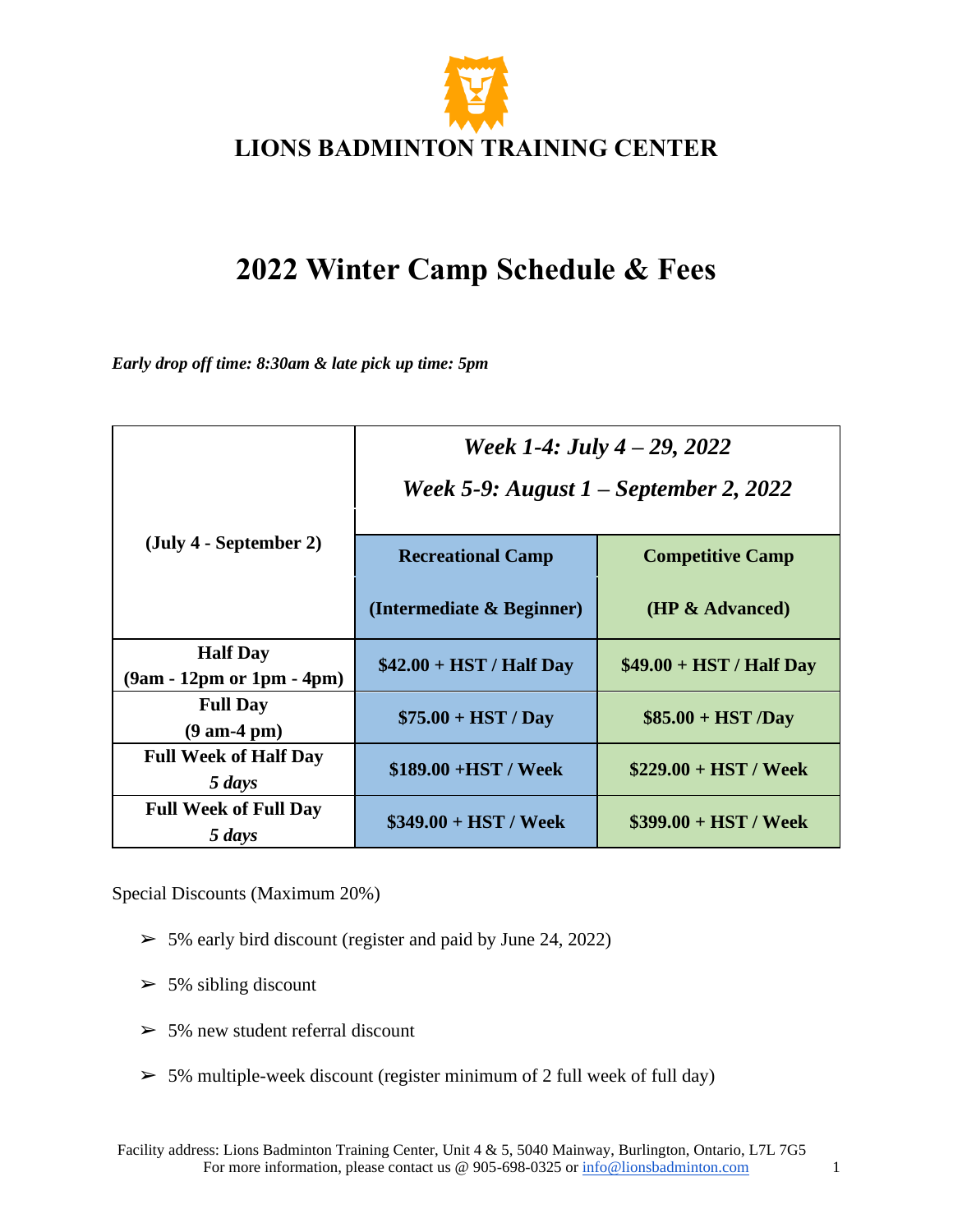

**LIONS BADMINTON TRAINING CENTER**

### **2022 Summer Camp Registration Form**

| First Name:   | Last Name:       |
|---------------|------------------|
|               | $Year$ Of Birth: |
| Phone Number: | Email Address:   |
|               | Level Confirmed: |

#### **COVID-19 PRECAUTIONS**

- 1. Club will have a maximum capacity according to Ontario's standard.
- 2. Covid 19 Protocol must be followed at all times within the club premises.
- 3. Remaining camp fees will be refunded if Lions is forced to be closed due to Covid Lockdown.

#### **TERMS & CONDITIONS**

I have read and I understand this form's contents completely and have answered the above questions accurately.

- 1. The team member agrees to represent Lions Badminton Training Center exclusively at all tournaments and agrees not to represent any other club while training with Lions Badminton.
- 2. Lions Badminton Training Center reserves the right to terminate any team member that violates the team rules as set out by Lions Badminton Training Center and their coaching staff.
- 3. The undersigned understands that Lions Badminton is not responsible for expenses resulting from loss or injuries sustained while engaged in any activities whatsoever whether on club premises or off.
- 4. It is understood that some photos and videos may be taken of you for promotional purposes.
- 5. It is understood and agreed that there are **NO CANCELLATIONS, REFUNDS, MAKE-UPS OR CREDITS** for ALL SUMMER CAMP, except under Covid-19 lockdown.
- 6. It is understood that Camp may not open on the day when registration is less than 4 students.

Players/Parent or Guardian Signature:

Detailed Camp Weeks or Dates: (Recreational /Competitive)

| <b>For Internal Use Only</b>                                                   |  |  |
|--------------------------------------------------------------------------------|--|--|
|                                                                                |  |  |
| <b>Registration Dates:</b>                                                     |  |  |
| detailed fees calculation:<br>ig: x weeks*unit price*tax*discount (if any) = x |  |  |
|                                                                                |  |  |
| Payment Method, Amount Paid & Date:                                            |  |  |
|                                                                                |  |  |
| <b>Lions Staff Signature:</b>                                                  |  |  |